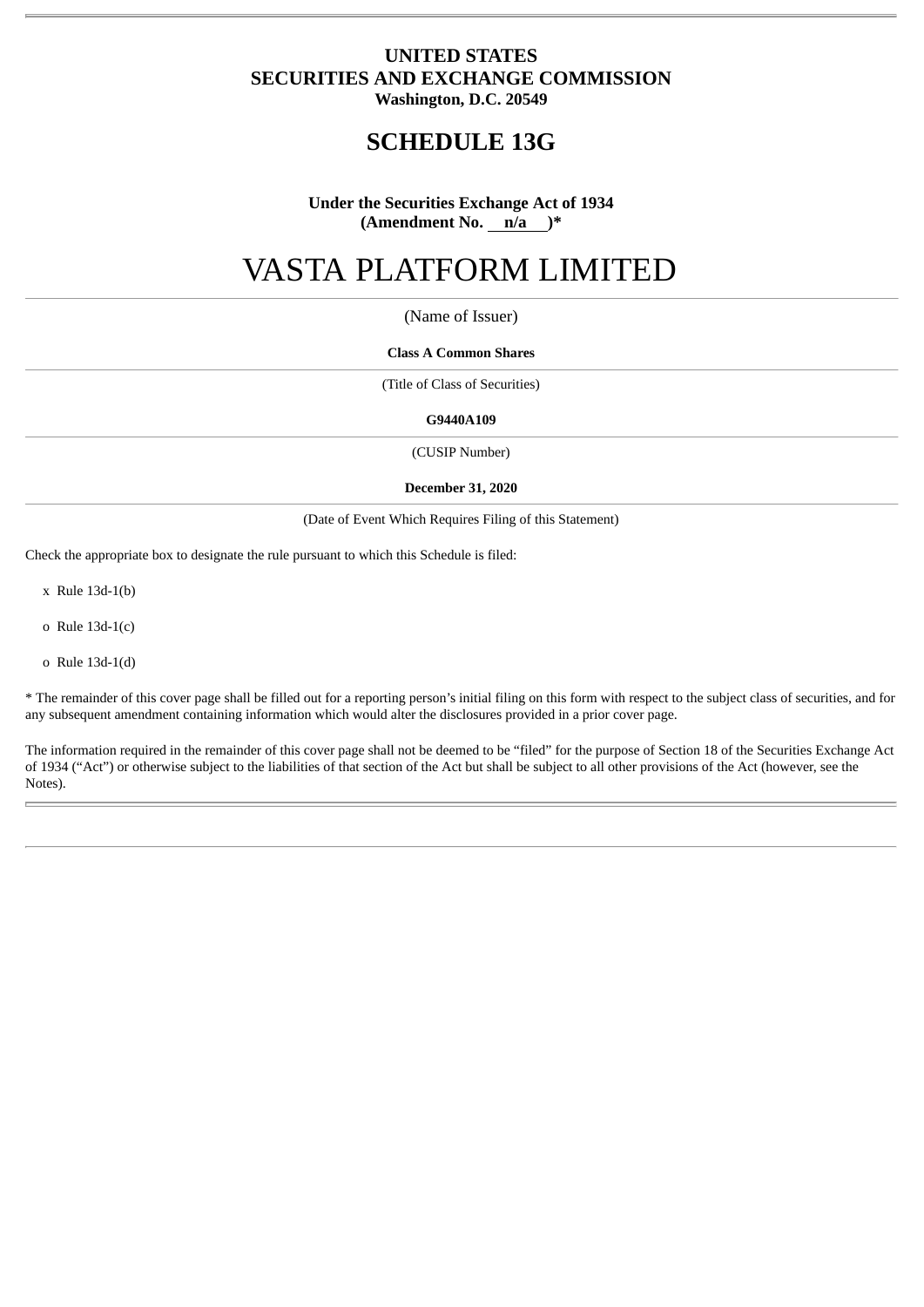| <b>CUSIP</b><br>No. |                                                                                                                                                             | G9440A109 |                                                                                     |  |  |  |
|---------------------|-------------------------------------------------------------------------------------------------------------------------------------------------------------|-----------|-------------------------------------------------------------------------------------|--|--|--|
| $\mathbf{1}$        | NAMES OF REPORTING PERSONS<br>I.R.S. IDENTIFICATION NOS. OF ABOVE PERSONS (ENTITIES ONLY)<br>KAYNE ANDERSON RUDNICK INVESTMENT MANAGEMENT LLC<br>95-4575414 |           |                                                                                     |  |  |  |
|                     |                                                                                                                                                             |           | CHECK THE APPROPRIATE BOX IF A MEMBER OF A GROUP (SEE INSTRUCTIONS)                 |  |  |  |
| $\overline{2}$      | $(a)$ o<br>$(b)$ o                                                                                                                                          |           |                                                                                     |  |  |  |
|                     | <b>SEC USE ONLY</b>                                                                                                                                         |           |                                                                                     |  |  |  |
| 3                   |                                                                                                                                                             |           |                                                                                     |  |  |  |
|                     |                                                                                                                                                             |           | CITIZENSHIP OR PLACE OF ORGANIZATION                                                |  |  |  |
| 4                   | A California Limited Liability Company                                                                                                                      |           |                                                                                     |  |  |  |
|                     |                                                                                                                                                             |           | <b>SOLE VOTING POWER</b>                                                            |  |  |  |
|                     |                                                                                                                                                             | 5         |                                                                                     |  |  |  |
|                     |                                                                                                                                                             |           | 721,870                                                                             |  |  |  |
|                     |                                                                                                                                                             |           | <b>SHARED VOTING POWER</b>                                                          |  |  |  |
|                     |                                                                                                                                                             | 6         | 985,994                                                                             |  |  |  |
|                     | <b>NUMBER OF</b><br><b>SHARES</b>                                                                                                                           |           | SOLE DISPOSITIVE POWER                                                              |  |  |  |
|                     | <b>BENEFICIALLY</b>                                                                                                                                         | 7         | 721,870                                                                             |  |  |  |
|                     | <b>OWNED BY</b><br><b>EACH</b>                                                                                                                              |           | SHARED DISPOSITIVE POWER                                                            |  |  |  |
|                     | <b>REPORTING</b><br>PERSON WITH:                                                                                                                            | 8         | 985,994                                                                             |  |  |  |
|                     |                                                                                                                                                             |           | AGGREGATE AMOUNT BENEFICIALLY OWNED BY EACH REPORTING PERSON                        |  |  |  |
| 9                   |                                                                                                                                                             |           |                                                                                     |  |  |  |
|                     | 1,707,864                                                                                                                                                   |           |                                                                                     |  |  |  |
|                     |                                                                                                                                                             |           | CHECK IF THE AGGREGATE AMOUNT IN ROW (9) EXCLUDES CERTAIN SHARES (SEE INSTRUCTIONS) |  |  |  |
| 10                  | $\mathbf 0$                                                                                                                                                 |           |                                                                                     |  |  |  |
|                     |                                                                                                                                                             |           | PERCENT OF CLASS REPRESENTED BY AMOUNT IN ROW (9)                                   |  |  |  |
| 11                  | 9.19%                                                                                                                                                       |           |                                                                                     |  |  |  |
|                     | TYPE OF REPORTING PERSON (SEE INSTRUCTIONS)                                                                                                                 |           |                                                                                     |  |  |  |
| 12                  | $\rm IA$                                                                                                                                                    |           |                                                                                     |  |  |  |

FOOTNOTES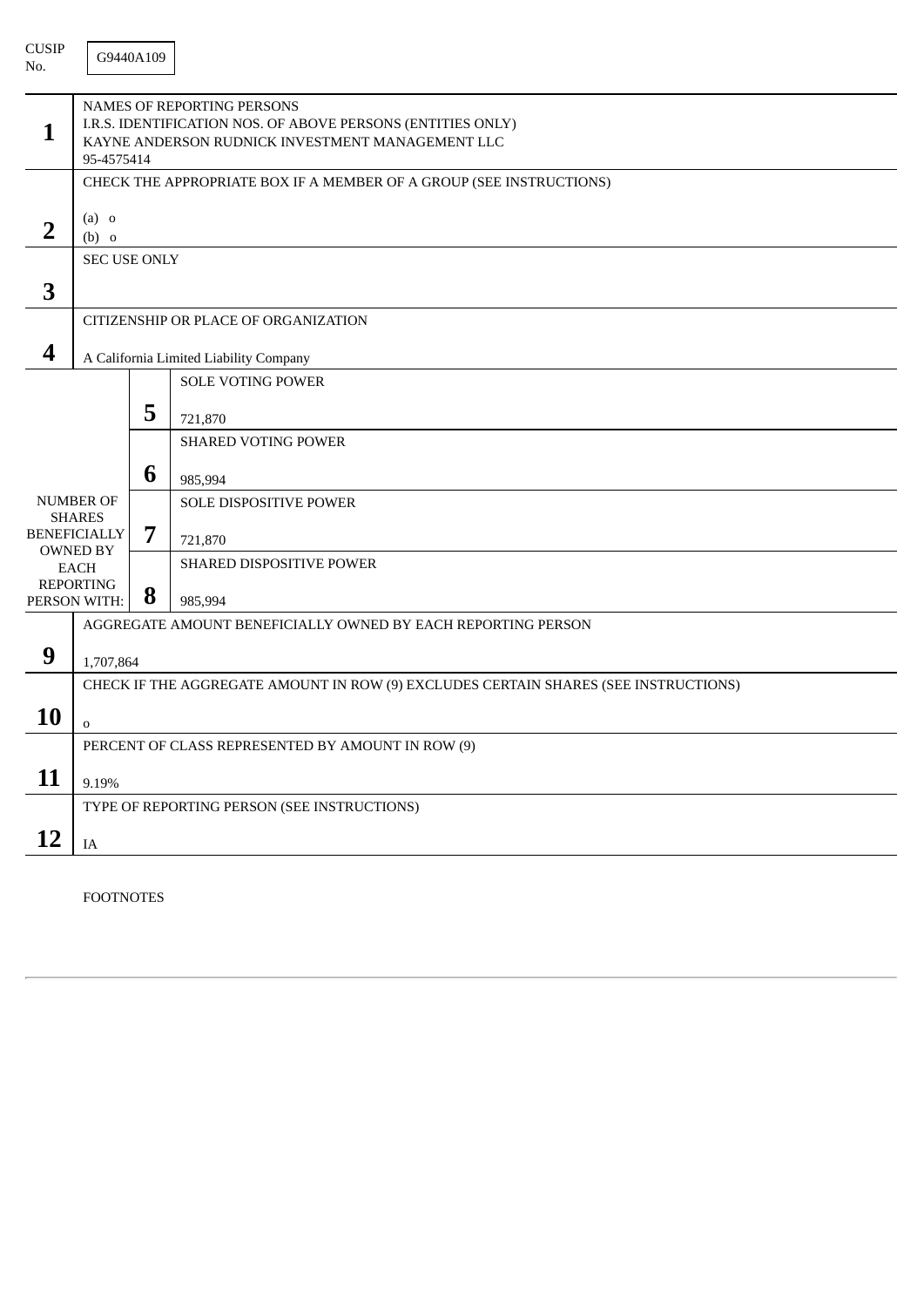| <b>CUSIP</b><br>No. |                                                                                                                                                    | G9440A109 |                                                                                     |  |  |  |  |
|---------------------|----------------------------------------------------------------------------------------------------------------------------------------------------|-----------|-------------------------------------------------------------------------------------|--|--|--|--|
| 1                   | <b>NAMES OF REPORTING PERSONS</b><br>I.R.S. IDENTIFICATION NOS. OF ABOVE PERSONS (ENTITIES ONLY)<br>Virtus Investment Advisers, Inc.<br>04-2453743 |           |                                                                                     |  |  |  |  |
|                     | CHECK THE APPROPRIATE BOX IF A MEMBER OF A GROUP (SEE INSTRUCTIONS)                                                                                |           |                                                                                     |  |  |  |  |
| $\overline{2}$      | $(a)$ o<br>$(b)$ o                                                                                                                                 |           |                                                                                     |  |  |  |  |
|                     | <b>SEC USE ONLY</b>                                                                                                                                |           |                                                                                     |  |  |  |  |
| 3                   |                                                                                                                                                    |           |                                                                                     |  |  |  |  |
|                     |                                                                                                                                                    |           | CITIZENSHIP OR PLACE OF ORGANIZATION                                                |  |  |  |  |
| 4                   | Massachusetts                                                                                                                                      |           |                                                                                     |  |  |  |  |
|                     |                                                                                                                                                    |           | <b>SOLE VOTING POWER</b>                                                            |  |  |  |  |
|                     |                                                                                                                                                    | 5         |                                                                                     |  |  |  |  |
|                     |                                                                                                                                                    |           | $\overline{0}$                                                                      |  |  |  |  |
|                     |                                                                                                                                                    |           | <b>SHARED VOTING POWER</b>                                                          |  |  |  |  |
|                     |                                                                                                                                                    | 6         | 985,994                                                                             |  |  |  |  |
|                     | <b>NUMBER OF</b><br><b>SHARES</b>                                                                                                                  |           | <b>SOLE DISPOSITIVE POWER</b>                                                       |  |  |  |  |
|                     | <b>BENEFICIALLY</b>                                                                                                                                | 7         | $\overline{0}$                                                                      |  |  |  |  |
|                     | <b>OWNED BY</b><br><b>EACH</b>                                                                                                                     |           | SHARED DISPOSITIVE POWER                                                            |  |  |  |  |
|                     | <b>REPORTING</b><br>PERSON WITH:                                                                                                                   | 8         | 985,994                                                                             |  |  |  |  |
|                     |                                                                                                                                                    |           | AGGREGATE AMOUNT BENEFICIALLY OWNED BY EACH REPORTING PERSON                        |  |  |  |  |
| 9                   |                                                                                                                                                    |           |                                                                                     |  |  |  |  |
|                     | 985,994                                                                                                                                            |           |                                                                                     |  |  |  |  |
|                     |                                                                                                                                                    |           | CHECK IF THE AGGREGATE AMOUNT IN ROW (9) EXCLUDES CERTAIN SHARES (SEE INSTRUCTIONS) |  |  |  |  |
| 10                  | $\mathbf 0$                                                                                                                                        |           |                                                                                     |  |  |  |  |
|                     | PERCENT OF CLASS REPRESENTED BY AMOUNT IN ROW (9)                                                                                                  |           |                                                                                     |  |  |  |  |
| 11                  | 5.31%                                                                                                                                              |           |                                                                                     |  |  |  |  |
|                     |                                                                                                                                                    |           | TYPE OF REPORTING PERSON (SEE INSTRUCTIONS)                                         |  |  |  |  |
| 12                  | $\rm IA$                                                                                                                                           |           |                                                                                     |  |  |  |  |
|                     |                                                                                                                                                    |           |                                                                                     |  |  |  |  |

# FOOTNOTES

The amounts reported on this page are also included in the amounts reported by Kayne Anderson Rudnick Investment Management, LLC on this Schedule 13G.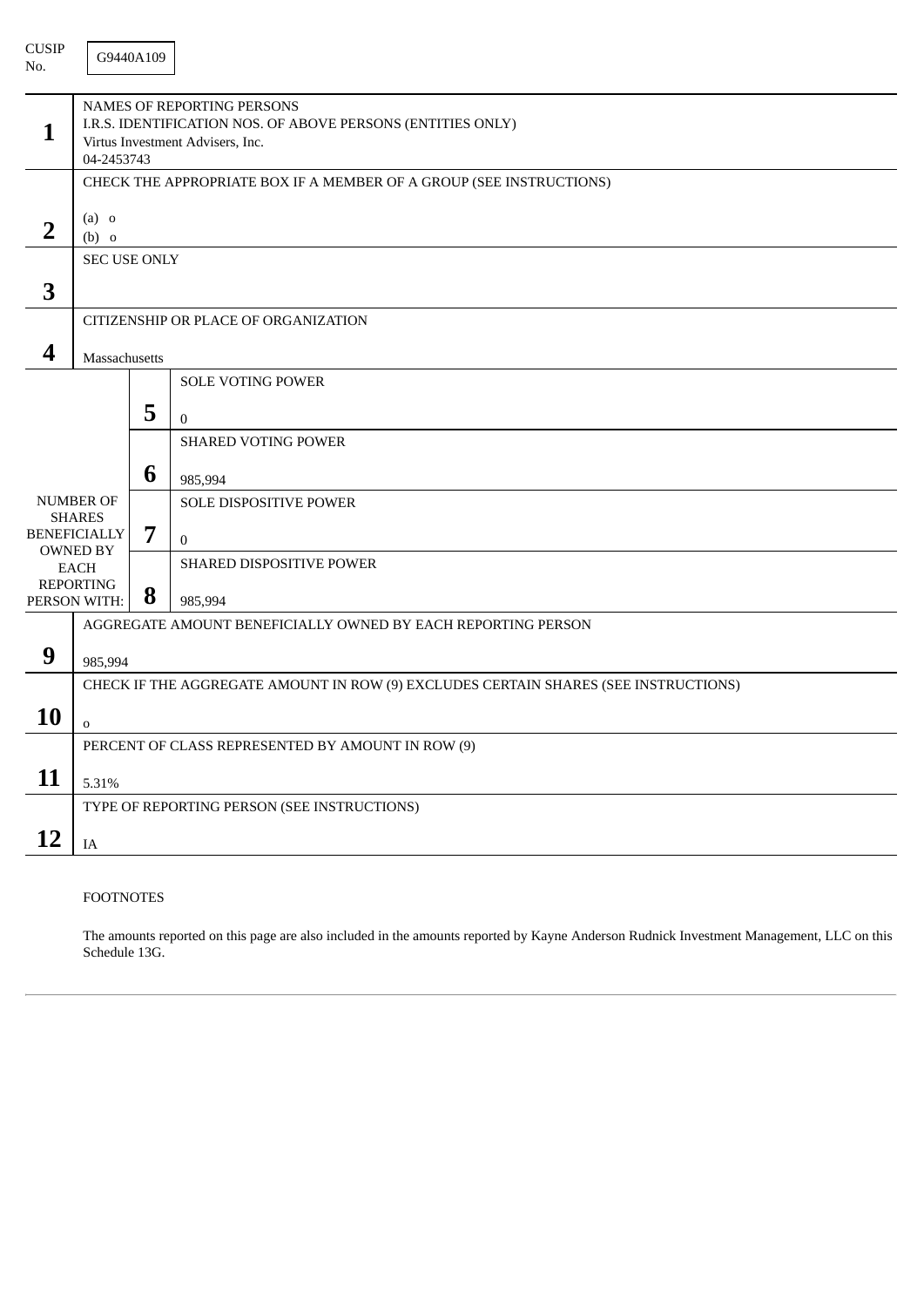#### **Item 1.**

| (a) | Name of Issuer<br>VASTA PLATFORM LIMITED                                        |
|-----|---------------------------------------------------------------------------------|
| (b) | Address of Issuer's Principal Executive Offices<br>Av. Paulista, 901, 5th Floor |
|     | Bela Vista, São Paulo—SP                                                        |

01310-100, Brazil

#### **Item 2.**

| (a) | Name of Person Filing                                |
|-----|------------------------------------------------------|
|     | (1) KAYNE ANDERSON RUDNICK INVESTMENT MANAGEMENT LLC |

- (2) Virtus Investment Advisers, Inc.
- (b) Address of Principal Business Office or, if none, Residence
	- (1) KAYNE ANDERSON RUDNICK INVESTMENT MANAGEMENT LLC
	- 1800 Avenue of the Stars, 2nd Floor, Los Angeles, CA 90067 (2) Virtus Investment Advisers, Inc.
	- One Financial Plaza, Hartford, CT 06103
- (c) Citizenship
	- (1) KAYNE ANDERSON RUDNICK INVESTMENT MANAGEMENT LLC: A California Limited Liability Company
	- (2) Virtus Investment Advisers, Inc.: Massachusetts
- (d) Title of Class of Securities Class A Common Shares
- (e) CUSIP Number G9440A109

#### Item 3. If this statement is filed pursuant to §§240.13d-1(b) or 240.13d-2(b) or (c), check whether the person filing is a:

| (a) | $\mathbf 0$ | Broker or dealer registered under section 15 of the Act (15 U.S.C. 780).                                                                                                           |
|-----|-------------|------------------------------------------------------------------------------------------------------------------------------------------------------------------------------------|
| (b) | $\mathbf 0$ | Bank as defined in section $3(a)(6)$ of the Act (15 U.S.C. 78c).                                                                                                                   |
| (c) | $\mathbf 0$ | Insurance company as defined in section $3(a)(19)$ of the Act (15 U.S.C. 78c).                                                                                                     |
| (d) | $\mathbf 0$ | Investment company registered under section 8 of the Investment Company Act of 1940 (15 U.S.C 80a-8).                                                                              |
| (e) | $\mathbf X$ | An investment adviser in accordance with $\S240.13d-1(b)(1)(ii)(E)$ ;                                                                                                              |
| (f) | $\mathbf 0$ | An employee benefit plan or endowment fund in accordance with $\S 240.13d-1(b)(1)(ii)(F)$ ;                                                                                        |
| (g) | $\mathbf 0$ | A parent holding company or control person in accordance with § 240.13d-1(b)(1)(ii)(G);                                                                                            |
| (h) | $\mathbf 0$ | A savings associations as defined in Section 3(b) of the Federal Deposit Insurance Act (12 U.S.C. 1813);                                                                           |
| (i) | $\mathbf 0$ | A church plan that is excluded from the definition of an investment company under section $3(c)(14)$ of the Investment Company<br>Act of 1940 (15 U.S.C. 80a-3);                   |
| (i) | $\mathbf 0$ | A non-U.S. institution in accordance with $\S$ 240.13d-1(b)(1)(ii)(J).                                                                                                             |
| (k) | $\mathbf 0$ | A group, in accordance with § 240.13d-1(b)(1)(ii)(K). If filing as a non-U.S. institution in accordance with § 240.13d-1(b)(1)(ii)<br>(J), please specify the type of institution: |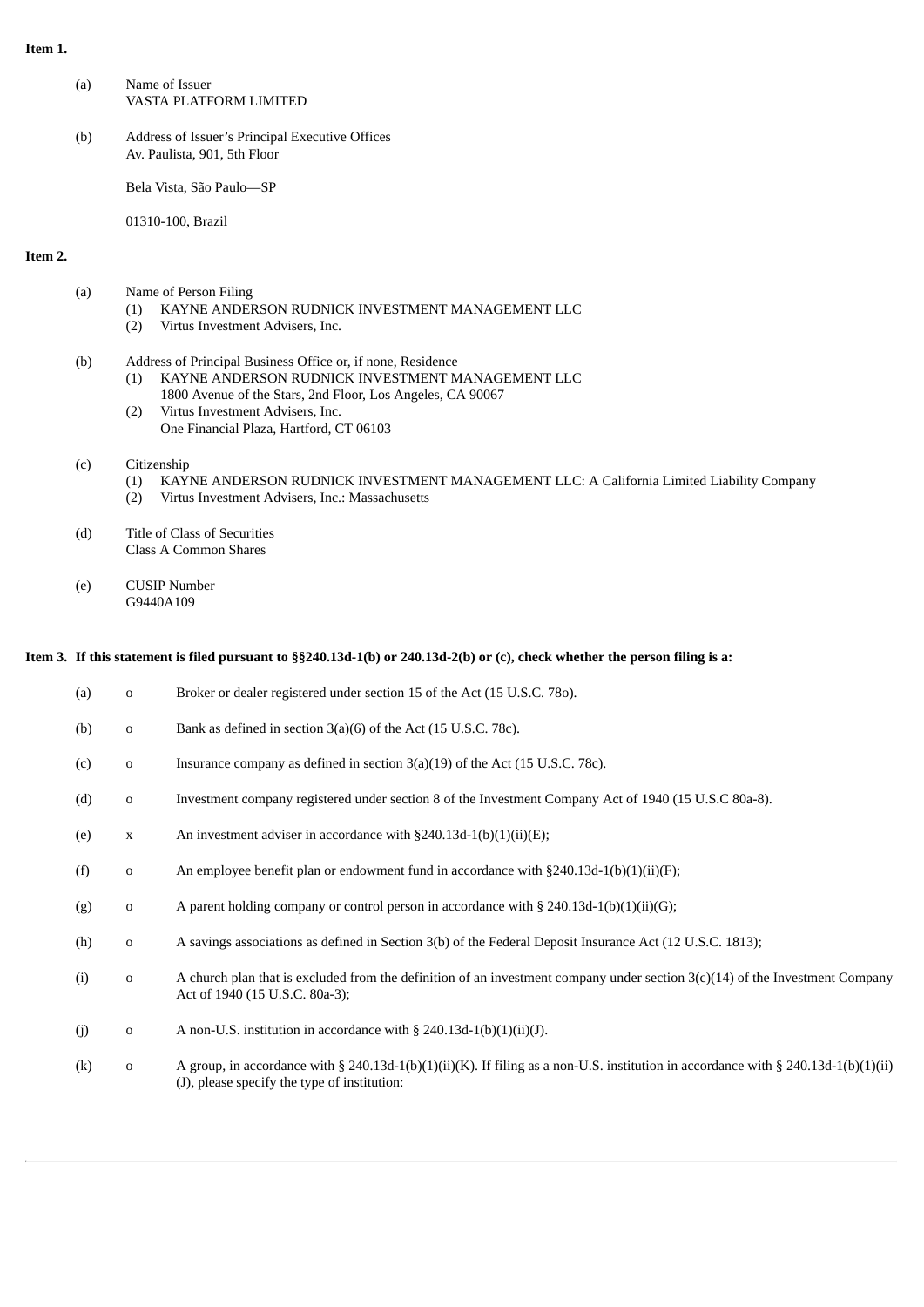#### **Item 4. Ownership.**

Provide the following information regarding the aggregate number and percentage of the class of securities of the issuer identified in Item 1.

- (a) Amount beneficially owned:
	- (1) KAYNE ANDERSON RUDNICK INVESTMENT MANAGEMENT LLC: 1,707,864
	- (2) Virtus Investment Advisers, Inc.: 985,994
- (b) Percent of class:
	- (1) KAYNE ANDERSON RUDNICK INVESTMENT MANAGEMENT LLC: 9.19%
		- (2) Virtus Investment Advisers, Inc.: 5.31%
- (c) Number of shares as to which the person has:
	- (i) Sole power to vote or to direct the vote:
		- (1) KAYNE ANDERSON RUDNICK INVESTMENT MANAGEMENT LLC: 721,870
		- (2) Virtus Investment Advisers, Inc.: 0
	- (ii) Shared power to vote or to direct the vote:
		- (1) KAYNE ANDERSON RUDNICK INVESTMENT MANAGEMENT LLC: 985,994
		- (2) Virtus Investment Advisers, Inc.: 985,994
	- (iii) Sole power to dispose or to direct the disposition of:
		- (1) KAYNE ANDERSON RUDNICK INVESTMENT MANAGEMENT LLC: 721,870
		- (2) Virtus Investment Advisers, Inc.: 0
	- (iv) Shared power to dispose or to direct the disposition of:
		- (1) KAYNE ANDERSON RUDNICK INVESTMENT MANAGEMENT LLC: 985,994
		- (2) Virtus Investment Advisers, Inc.: 985,994

## **Item 5. Ownership of Five Percent or Less of a Class**

If this statement is being filed to report the fact that as of the date hereof the reporting person has ceased to be the beneficial owner of more than five percent of the class of securities, check the following o .

N/A

#### **Item 6. Ownership of More than Five Percent on Behalf of Another Person.**

With respect to securities owned by a registered investment company included in this filing, only the custodian for such investment company, has the right to receive dividends paid with respect to, and proceeds from the sale of, such securities. No other person is known to have such right, except that the shareholders of such investment company participate proportionately in any dividends and distributions so paid.

#### Item 7. Identification and Classification of the Subsidiary Which Acquired the Security Being Reported on By the Parent Holding Company

N/A

# **Item 8. Identification and Classification of Members of the Group**

N/A

**Item 9. Notice of Dissolution of Group**

N/A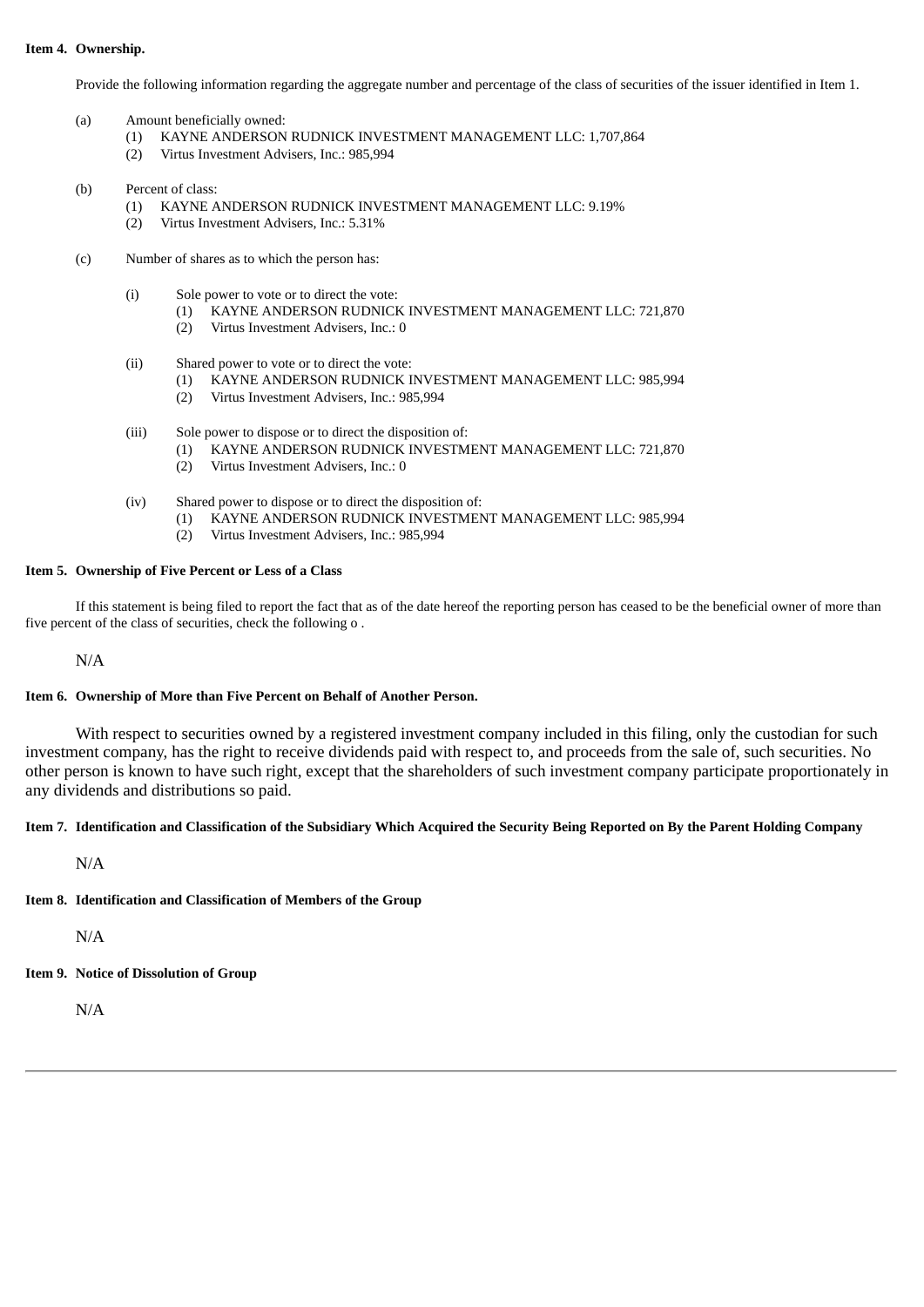**Item 10. Certification**

> By signing below I certify that, to the best of my knowledge and belief, the securities referred to above were acquired and are held in the ordinary course of business and were not acquired and are not held for the purpose of or with the effect of changing or influencing the control of the issuer of the securities and were not acquired and are not held in connection with or as a participant in any transaction having that purpose or effect, other than activities solely in connection with a nomination under §240.14a-11.

#### **SIGNATURE**

After reasonable inquiry and to the best of my knowledge and belief, I certify that the information set forth in this statement is true, complete and correct.

> **Kayne Anderson Rudnick Investment Management, LLC**

Date: February 12, 2021 By: /s/ Michael Shoemaker Name: Michael Shoemaker Title: Chief Compliance Officer

#### **Virtus Investment Advisers, Inc**

Date: February 12, 2021 By: /s/ Kevin Carr Name: Kevin Carr Title: Vice President and Clerk

#### **Footnotes:**

**Attention: Intentional misstatements or omissions of fact constitute Federal criminal violations (See 18 U.S.C. 1001)**